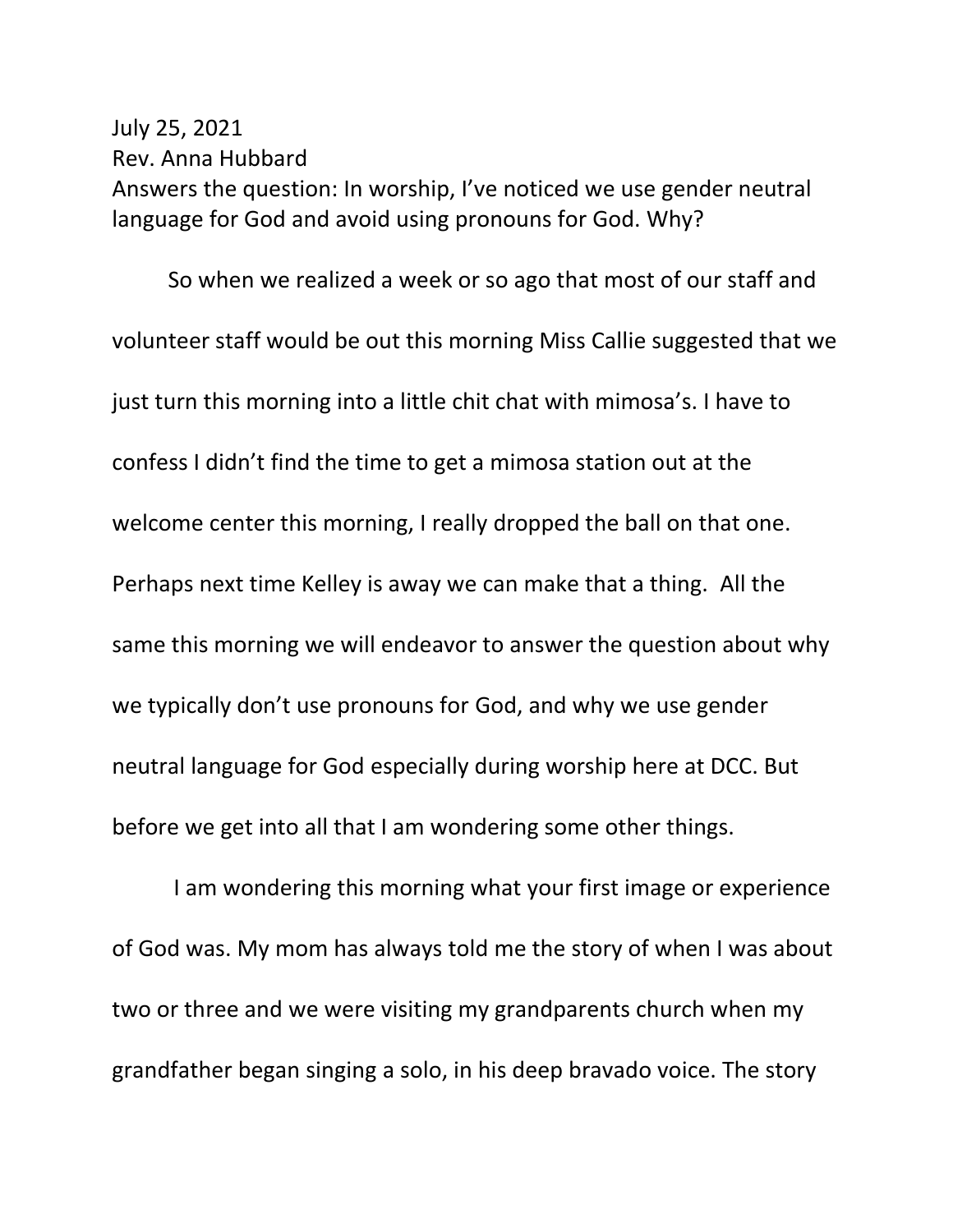goes that I looked up from my coloring sheet and asked her, is that God? You see, I couldn't see over the pew to know it was just my grandpa and so this deep voice in the middle of this massive sanctuary must be God. Here recently Kelley and Hadley had an important conversation about God too, it centered around the Native American art behind my desk. In it there is a village of people working, playing and living. Then hovering above the village is a beautiful woman and Hadley without being prompted asked Kelley who that was? Kelley in all her wisdom asked Hadley who she thought it was and Hadley asked if the native American woman was God? She still tells me that she is God every time she is in the office. I think our experiences and early images of God often inform who we envision God to be, and not just on the level of whether God is male or female, though that too, but even what the nature of God is like. These first images of God inform what we know to be true about God or at the very least begins to build the early framework for how we understand and access God. So, I am wondering what is your earliest image of God? Was it a sweet Sunday school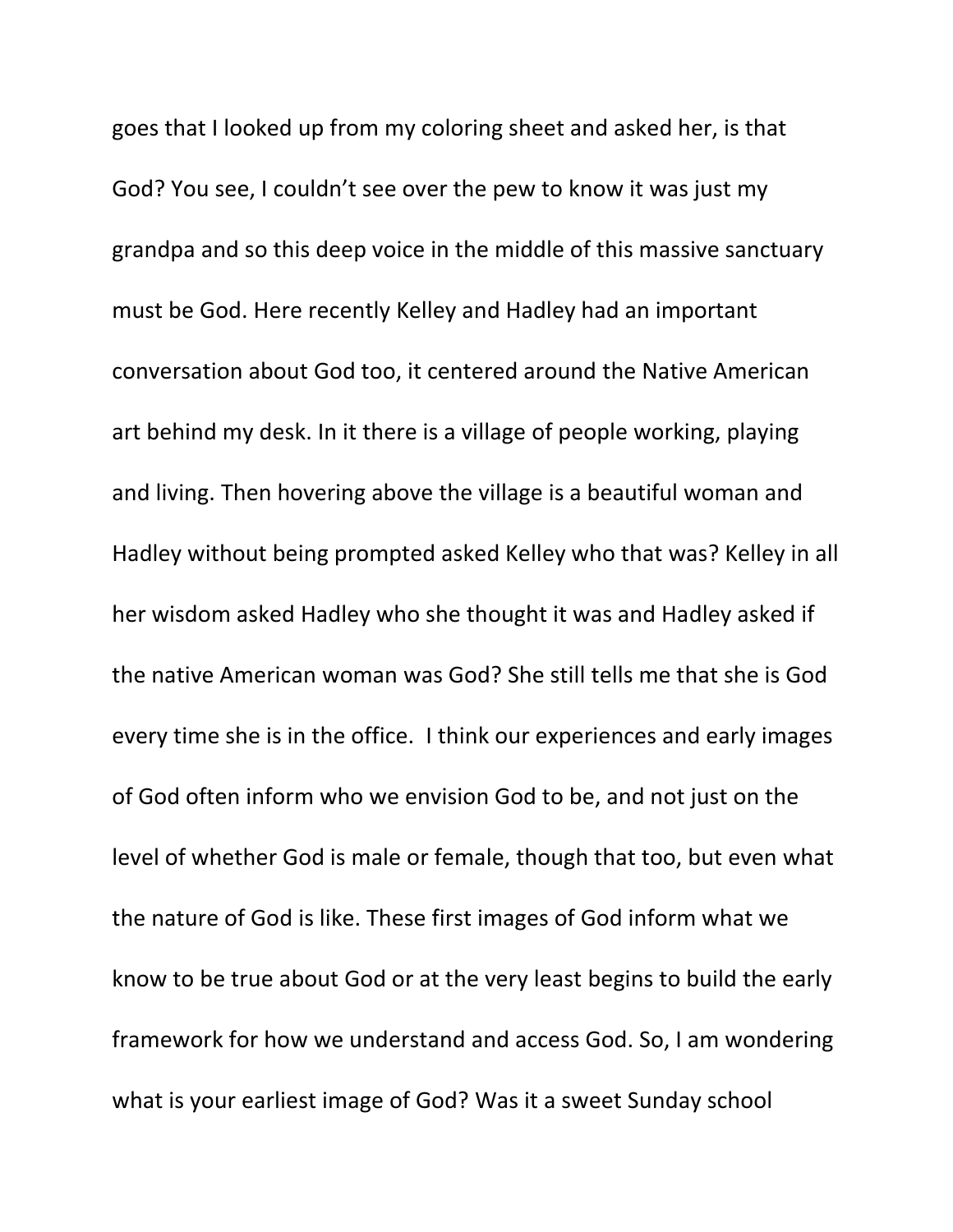teacher who welcomed you gently and taught you the stories of the bible slipping you an extra vanilla wafer at snack time? Was it a loving grandparent who offered you the opportunity to pray over dinner? Or even still what images over time have brought you a sense of who God is? In my high school church, there was an older gentleman with white hair who always wore cashmere sweaters. He was loving and always asked me about school and work and the sports I was in. It was a difficult period of my life having just moved to Ohio and not finding it easy to make friends and somehow his kindness and his literal softness felt week in and week out, there was a safe place to land. So, again I ask – though not in a chit chat format since I didn't provide the proper beverages what is your earlier image of God? And what have been other images of God along the journey? What is your foundation for understanding and accessing God? Not where you are at now, but where have you come from?

Now, we all know, as humans we grow and we evolve and we have life experiences in which often even that early framework needs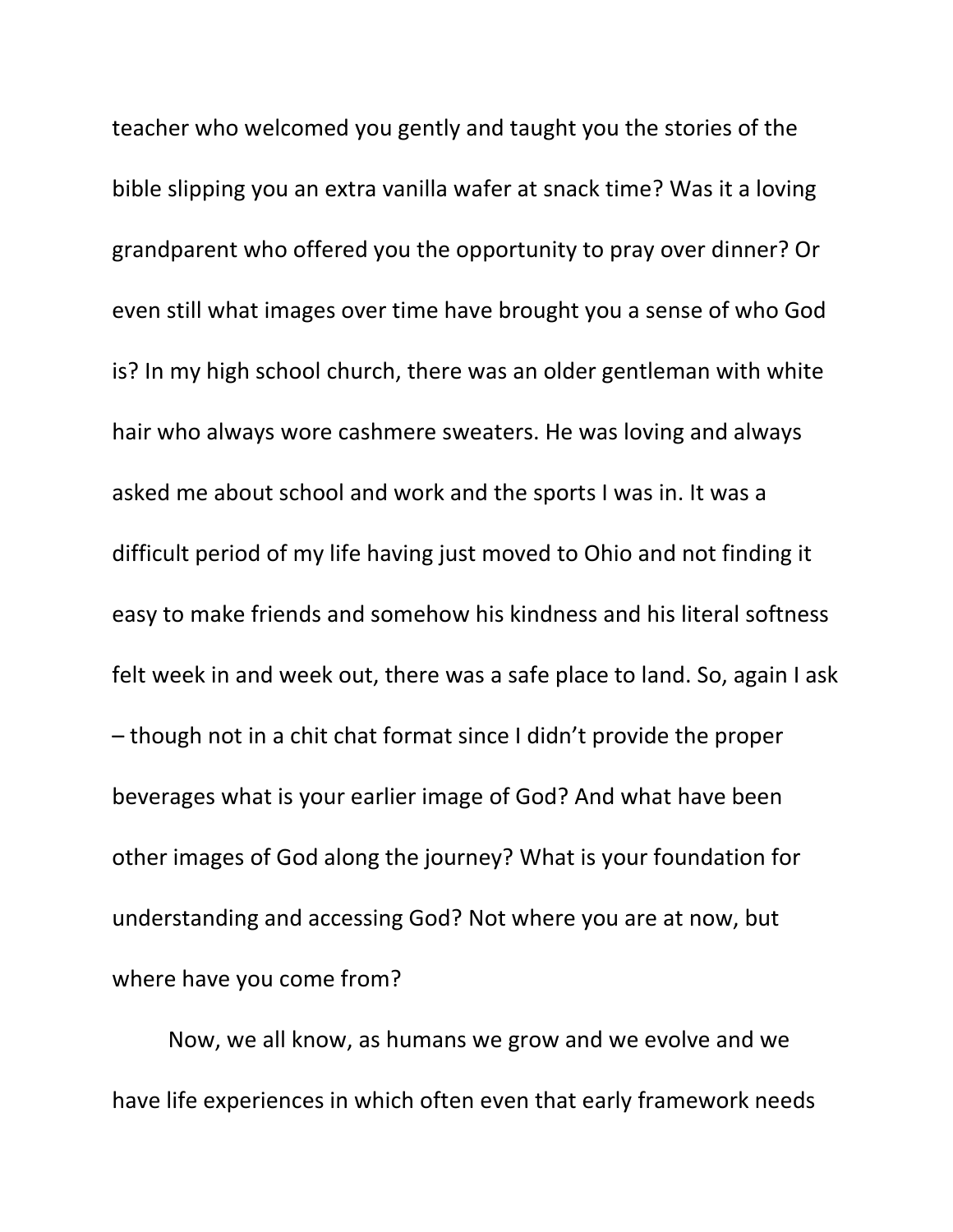to be reassessed or thrown away completely. Some of us hold images that still work to our ever-evolving theology and some of us have had to reimagine or discard the early images we were given because of their destructive nature or because that just isn't the image that best represents who we have come to know God to be. Perhaps we have reach points in our lives when we need more from the Holy than what our original foundation can provide. As I explored my own call to ministry, I needed more than the booming bravado of a Baptist grandfather who was both sexist and homophobic. He loved me as best he could, but a woman's place just wasn't in the pulpit so much as it was in the primary Sunday school classroom. Or, as I struggled with my own diagnosis of Lupus and then cancer, I needed a God who was more than puppeteer doling out health or illness to the children of God on a whim. So my second question for you this morning is – what is your favorite image of God now?

The bible offers us many rich and diverse images of God. Psalm 31 – offers us the image of God as a rock, fortress and provider. In Isaiah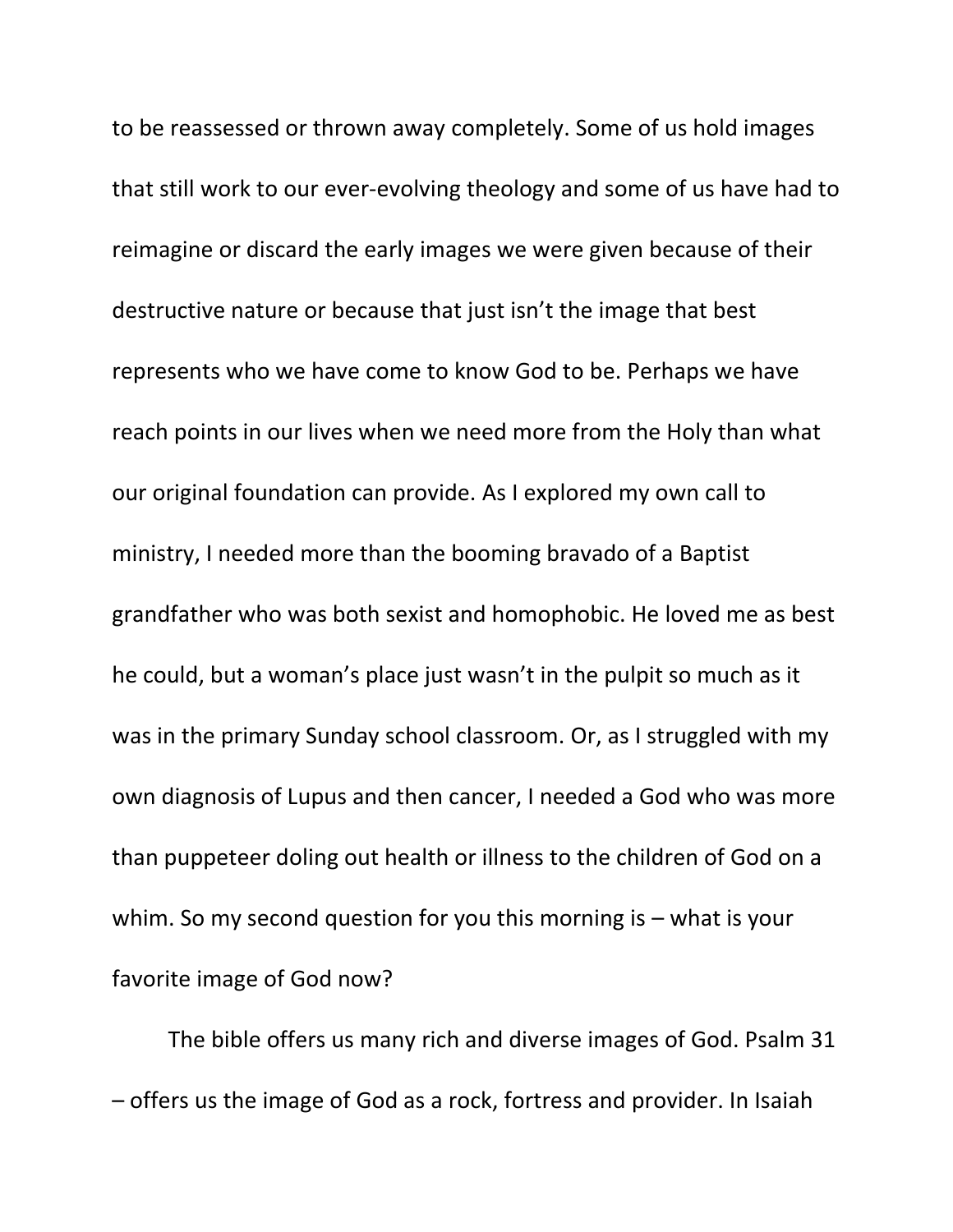we see God described as a peacemaker. In Jeremiah God is a potter, In much of the bible we see God described as a Father. There are also many, many images of God as a mother. Hosea describes God as a mother bear, "Like a bear robbed of her cubs I will attack them and turn them asunder.." in Deuteronomy the writer describes God as a mother eagle, "Like the eagle that stirs up its nest, and hovers over its young, God spreads wings to catch you, and carries you.." In Matthew and Luke we are given images of a mother hen, "How often have I desired to gather your children together as a hen gathers her brood under her wings.." So on this day I am wondering where you are right now? What is your favorite image of God?

One of my favorite images of God comes from the fictional book the Shack. Papa, is one facet of the three-part God depicted in the novel. When you finally meet Papa in the story you learn that Papa also calls herself "Elousia," which Jesus explains means "the Creator God. She fills the role of "the father" in the trinity, but challenges many of the conventions of that role. Initially, Papa appears as a middle-aged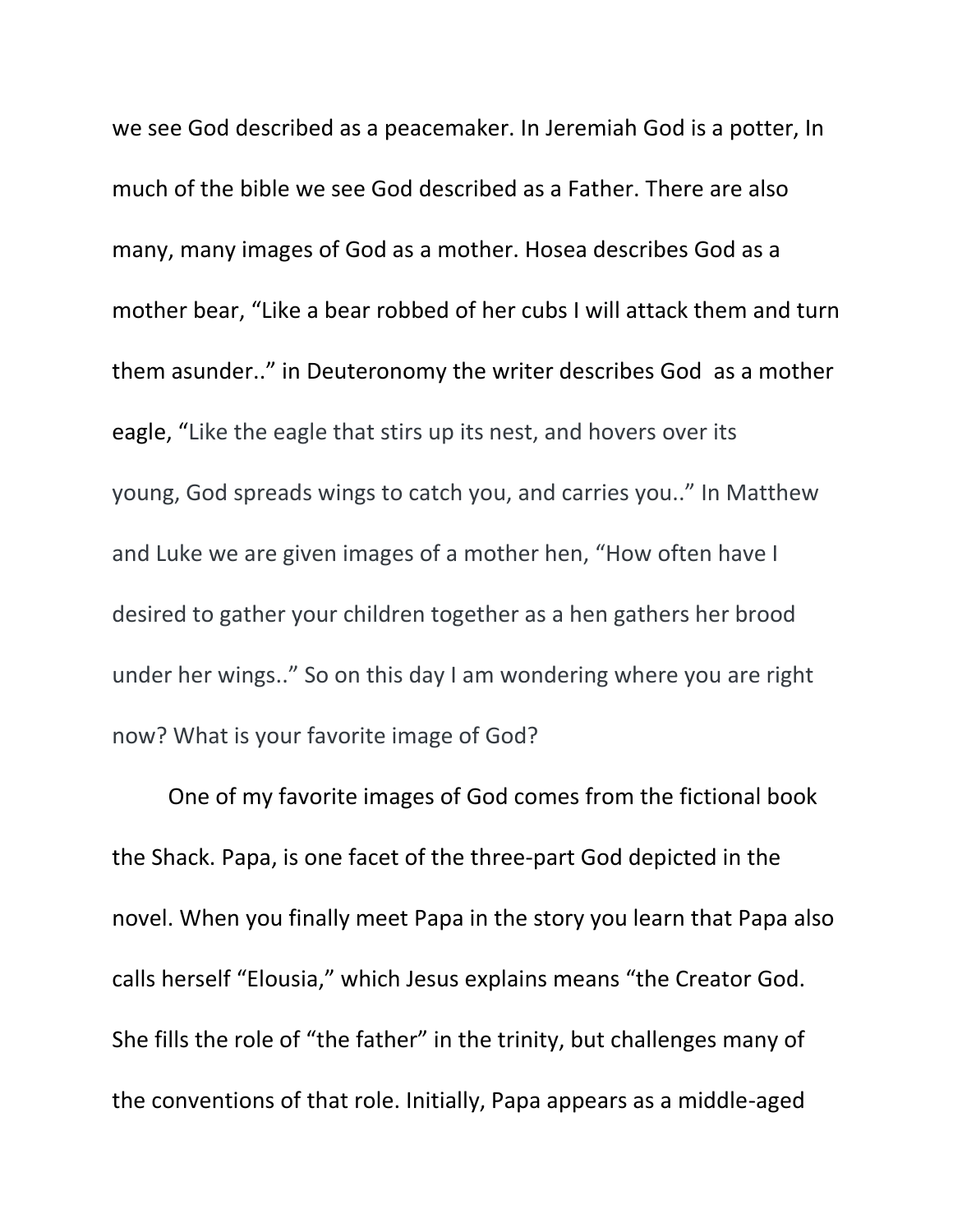black woman, quick to make jokes and jabs—much to the surprise of Mack, the main character of the book, who had always pictured God as an aloof, Gandalf-esque old white man. Papa says she has assumed the familiar name used by Mack's wife [Nan](https://www.litcharts.com/lit/the-shack/characters/nan-phillips) to help Mack identify her with God, but has taken on an unexpected appearance to help Mack get around some of his assumptions about religion. Further challenging Mack's assumptions, Papa does not use shame, guilt, or violent punishment. Instead, she encourages Mack and all human beings to recognize her love and to trust that, though she can create positive outcomes from tragedies, she does not cause tragedies to happen.

While fictional I think the thing that I like the most about this image is how surprising it is. A black woman who answers to Eloisia or even Papa. It's out of my realm of the booming voice singing in that Baptist church, and it is different from God the Father I was taught to pray to in Sunday school. It even goes beyond my own visions of a loving mother God. This image of God equally challenges and comforts me. It offers nuance to who God is and depth and breadth to the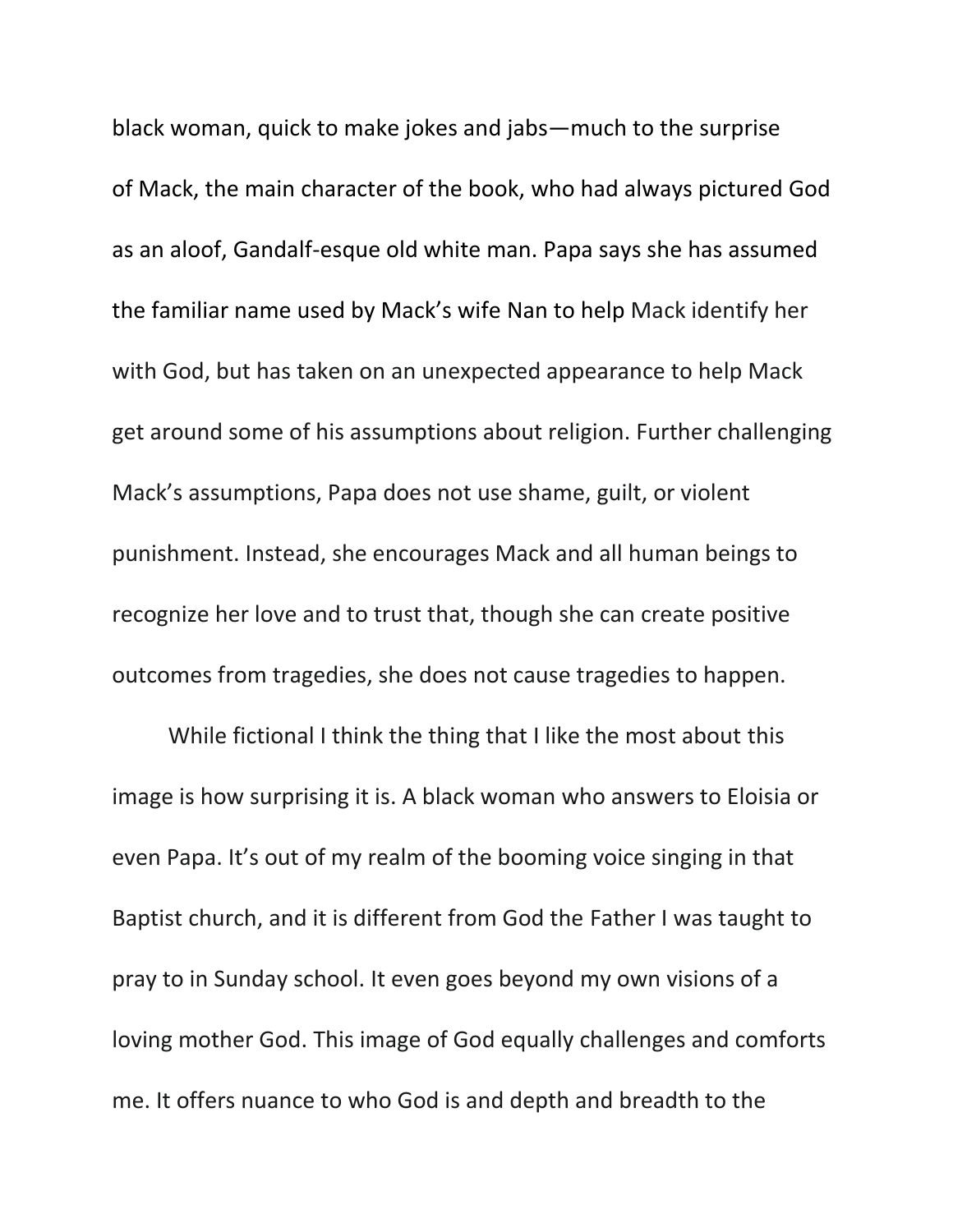character of God. So what is your favorite image of God? And as you think on that let's really dive into the question.

My first class in seminary was with the Rev. Dr. Lisa Davison. In fact, I think I was in her first Hebrew Bible class at Phillips and let's just say that semester we as students left much to be desired. We were all so brand new to theological education. However, it was in that class that I was first handed her "Just Language Covenant". This covenant was something she used for all her classes and ended up being a writing that would inform all my class work in seminary and the practice of ministry far beyond seminary. It is really Dr. D. who answers today's question because she first answered the question for me. The short answer to the question before us today is this: In worship we use gender neutral names for God and avoid using pronouns because worship is the time in which we ALL gather together. Me with my image of God as a black woman named Papa, and you with your grandfather image of God, her with her image of God as more spiritual or more as a presence, and him with his deeply engrained image of God as a mother.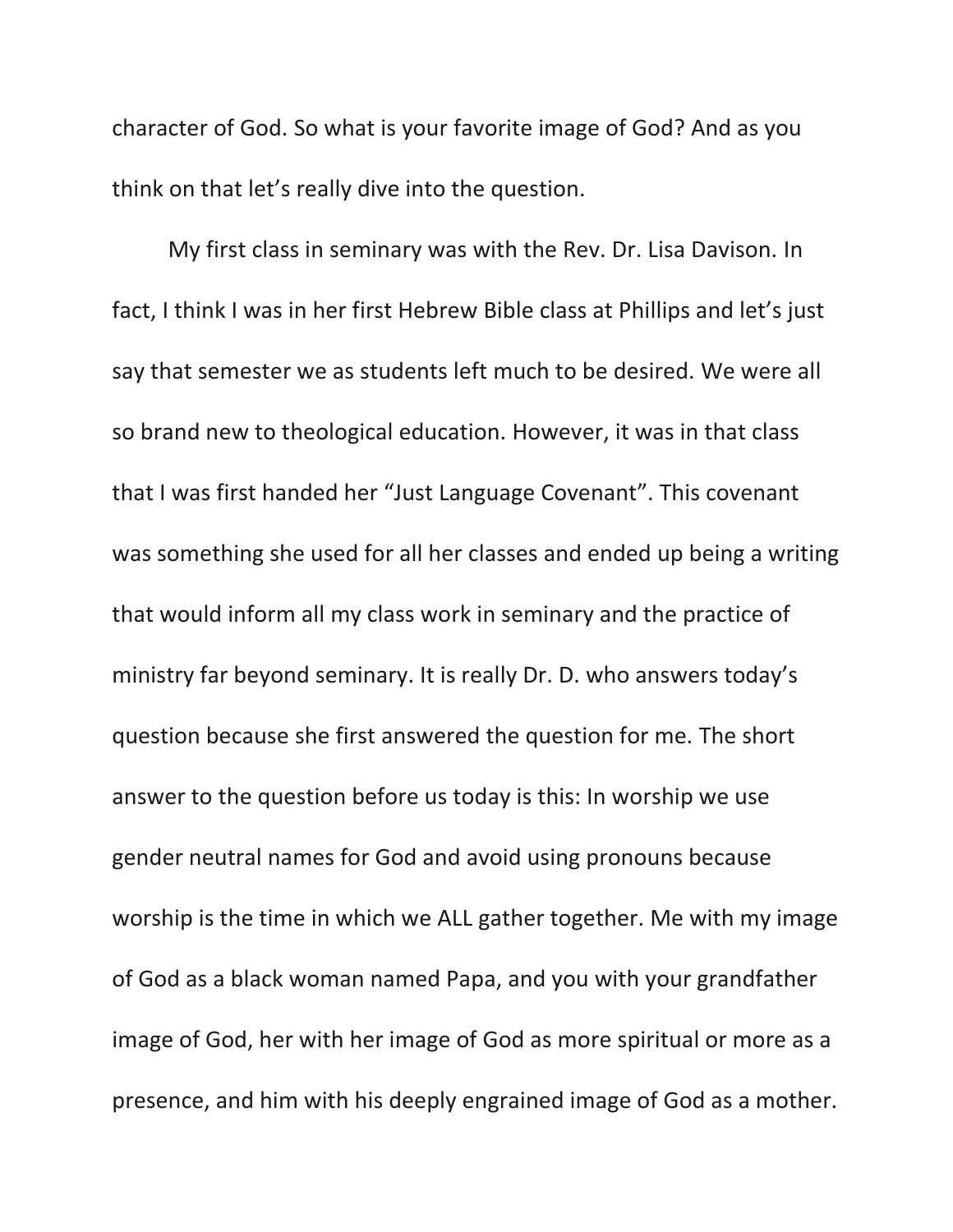In worship, we come to worship together. And so, by using gender neutral names for the Holy, we allow everyone a place to be included and represented. We leave room for all in the gathered community to be able to access God.

However, there is also biblical reasoning for this. As Dr. Davison points out at least for the Israelites, "to know someone's name was to have some intimate information about who that person was. Nowhere was the power of naming more important and dangerous than in human attempts to name the Divine. When Moses asked to know God's name, he was given a phrase that defied translation and comprehension. The phrase he was given, maintained the mystery of the God who calls humanity into covenant. Similarly, when Jacob wrestled with the Divine stranger, he demanded a name, but instead Jacob received a new name.

Still, humans have used words to speak of God and of their experiences of God. Hagar, the only person in the Hebrew Bible to "name" God, called the Divine "'el roi", which reflected her experience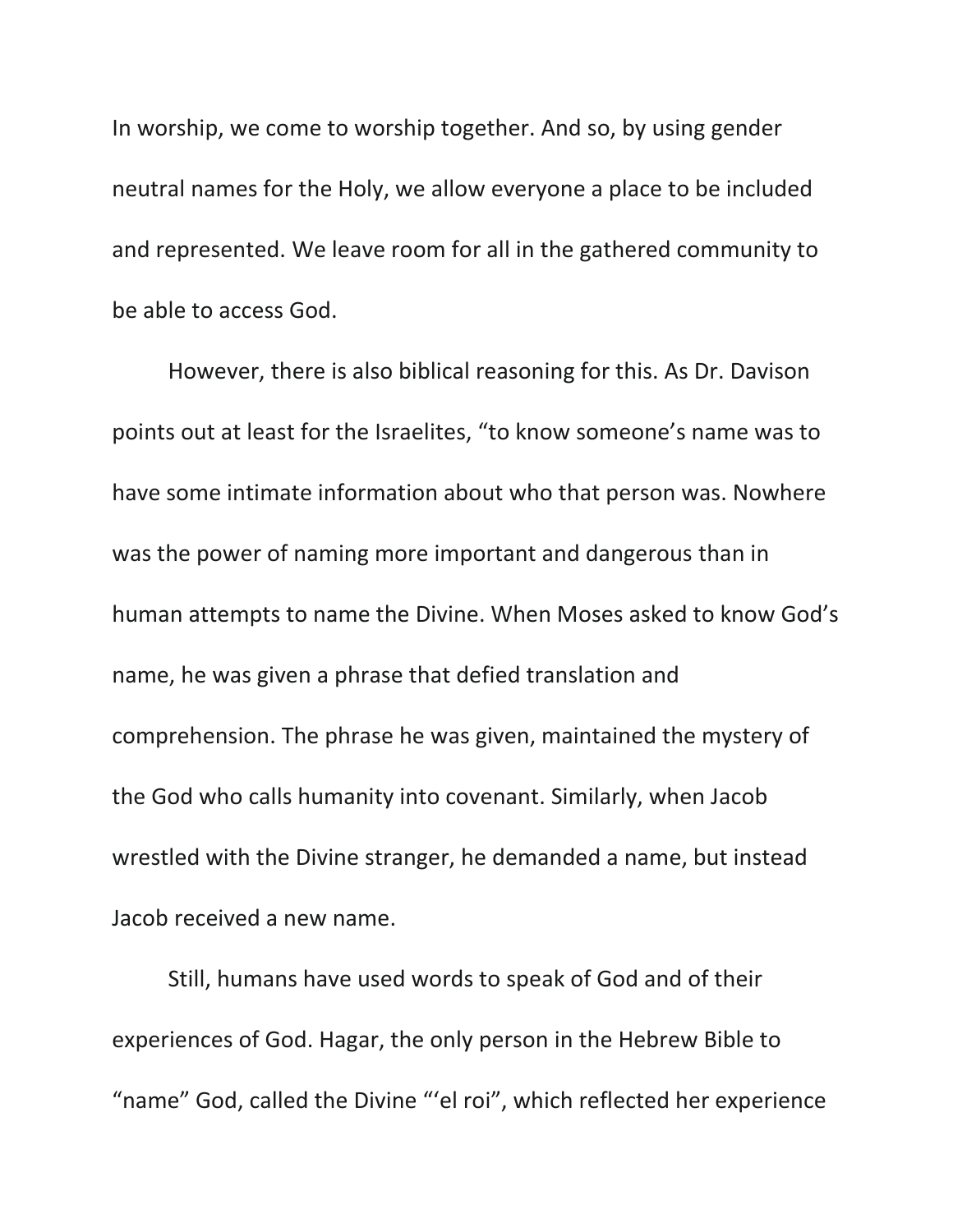of having been seen by a God who took notice of her suffering and who gave her a blessing. Recognizing the inherent danger of limiting God through human words, the Israelites were careful not to solidify their God into one image or name."

Dr. Davison continues, "In speaking in a gathered community, use of only one image for God not only limits God but also may prevent others, who find that one image unhelpful or disturbing, from hearing the power of the Gospel." So today, by offering a variety of nongendered names and images of God in worship we are both offering space for everyone's personal image to be maintained and stretching our imaginations and experiences of God whose nature and goodness is larger than we can even imagine it. We are offering access to the God who loves each and every one of us gathered and not yet gathered, no matter our favorite image of God.

Furthermore, Dr D makes this note about pronouns for God that we find in the bible. "In the biblical languages (i.e., Hebrew, Aramaic, and Greek), nouns were given a grammatical gender, much like we see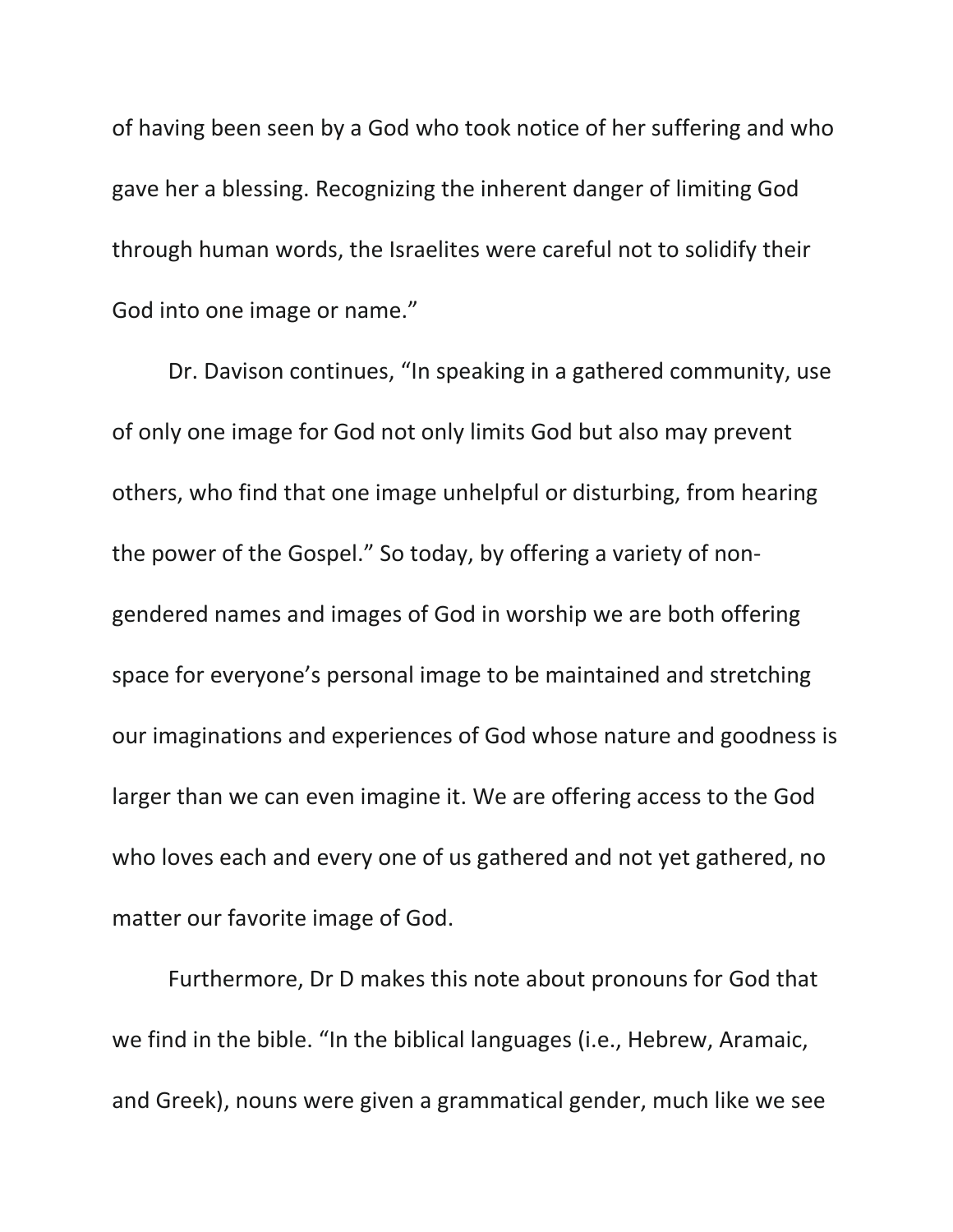in the Spanish language (like , masculine and feminine.) For example, in Hebrew the word for "city" is

feminine, and the word for "house" is masculine; however, a city is not female nor is a house male. The English language no longer utilizes grammatical gender for nouns. Unfortunately, though, most translations of the Bible into English were done without a consideration for this difference. Thus, when translating the words given above, many English Bibles refer to a city as "she" rather than the more common English pronoun, "it."3

Similarly, in referring to God ('el), which is a masculine noun in Hebrew, most English translations use the pronoun "he", when "it" would have been just as grammatically accurate. Given Israel's firm confession that their God did not have a sexual identity (male or female), it is highly unlikely that an obviously male pronoun, like "he", would have been used to refer to God. In the New Testament Greek does have a neuter form for nouns and pronouns, however this identification is also a grammatical one and not one of sex.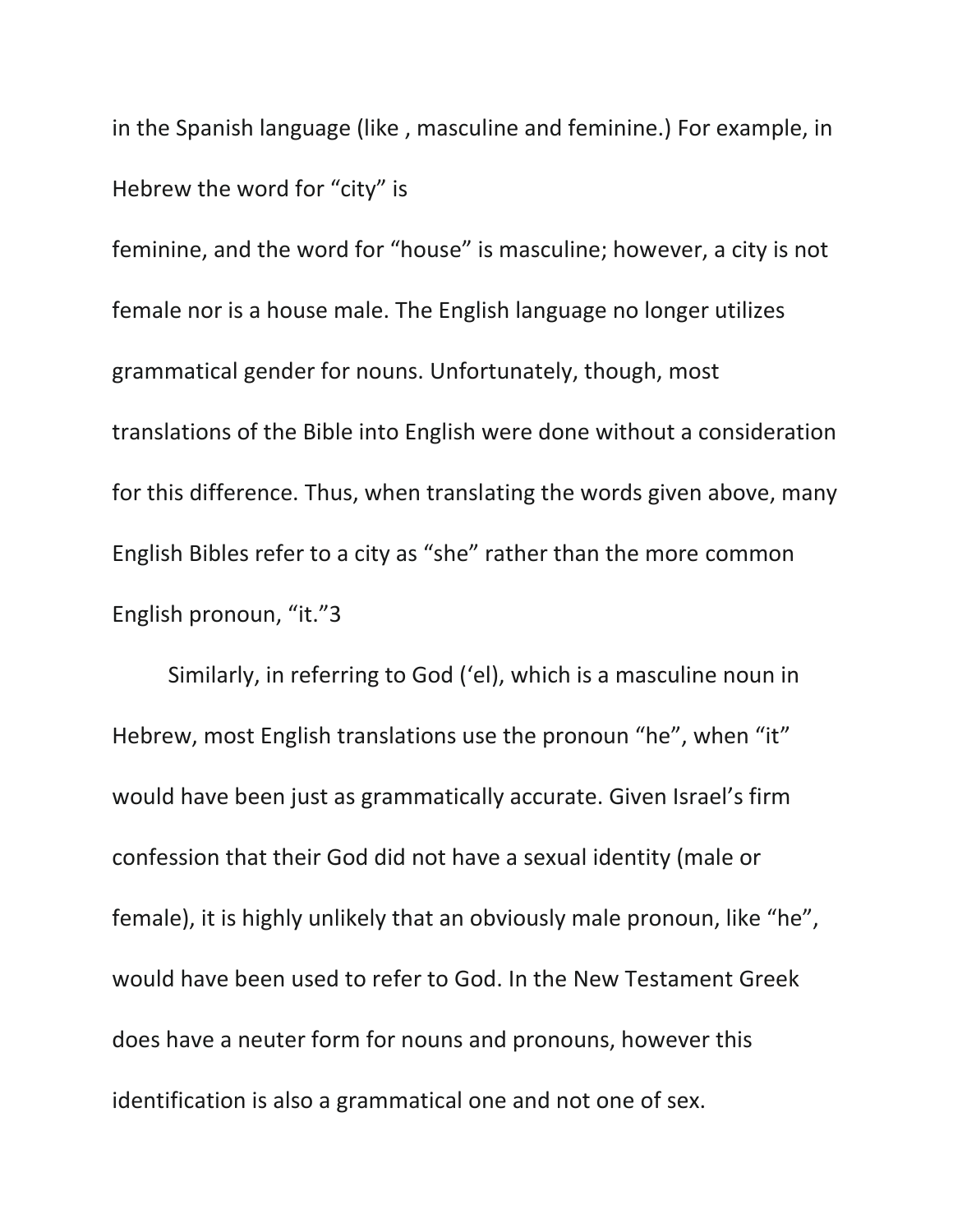In order to avoid this misconception, it is more accurate to use the word "God" when referring to God." So, when we in worship, avoid using pronouns for God it is because we are doing our best to be true to the text and again to make God accessible to all.

Now, let's be clear about one thing before we wrap things up for today. If your image of God works for you, that is wonderful. I am so thankful that you have found a rich image of God that hopefully both challenges and comforts you. An image of God that encourages you to live in the ways of Jesus. We are called to always expand our image of God and that is good and fruitful work, but if God being a Father, or male, or white, or black or female, or spirit rather than any of those human descriptions works for you, than I am so thankful that you have landed on an image that allows you to access God. In your own spiritual life I hope you will continue to connect with God and with your own image of God.

Our own images of God only become problematic when we allow them to be THE image of God for us and for everyone. For example, If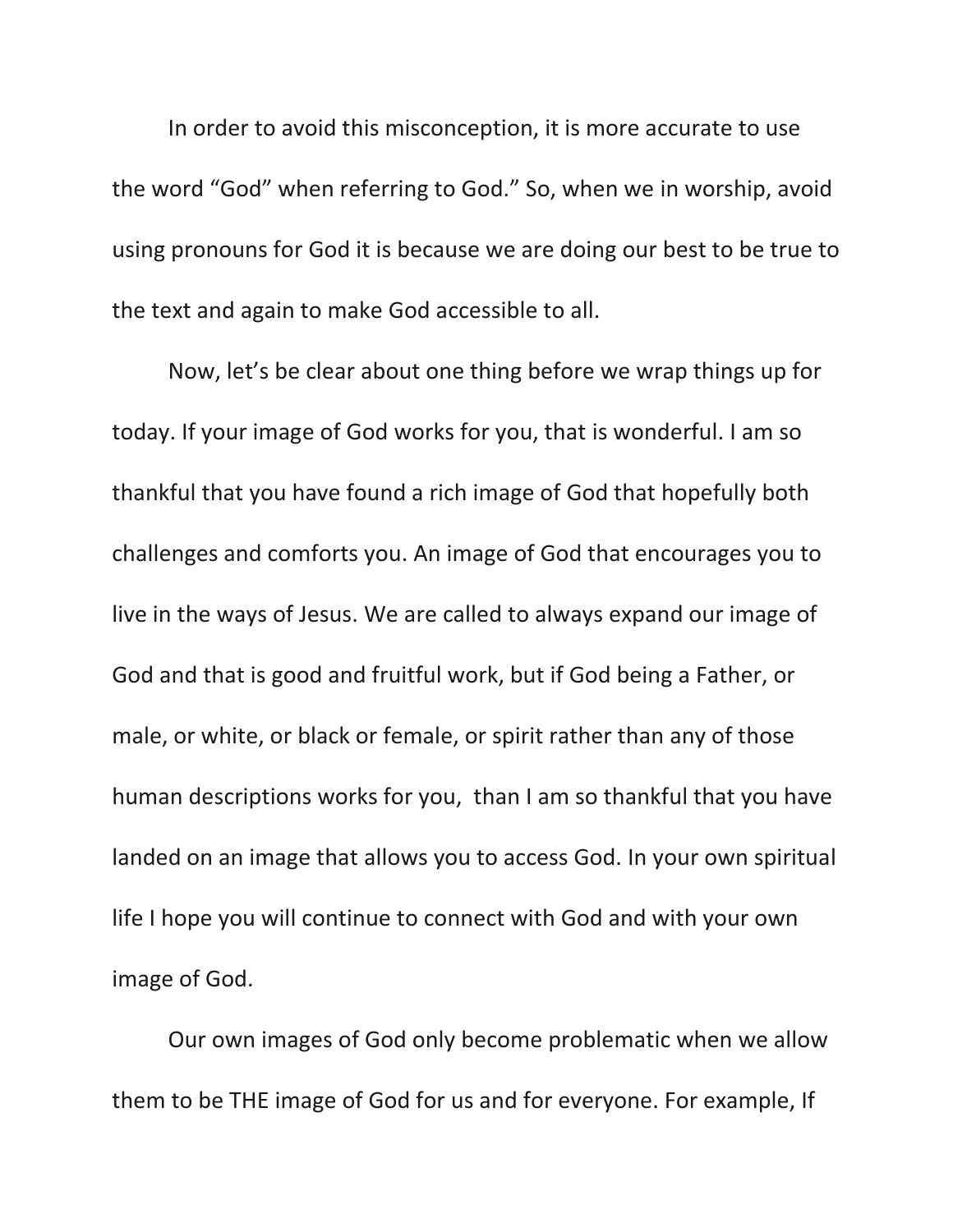God as a male works for you there is nothing wrong with that until it doesn't work for your neighbor, and you still insist that they too access God as male. Our job as Christians is not to define God. Our job as Christians is to be sure that everyone has access to the love of God. To the grace of God to the all the goodness of God. Some people won't be able to get there if that love is only offered by a male God. Some people won't be able to see the goodness of God if we insist that God must be white or democratic, or republican, or whatever parameters we have decided to put on or around God.

As Christians who want to build the kindom of God by extravagantly welcoming others to join us, by focusing on hospitality and making space for all, then we must be willing to admit that our understanding our image of God is not the only one. We must be willing to hold space for more diverse images of God and be a community that welcomes all images and is in conversation about how the many diverse images might just reveal something about the character of God that we hadn't considered before. May we be people who continue to